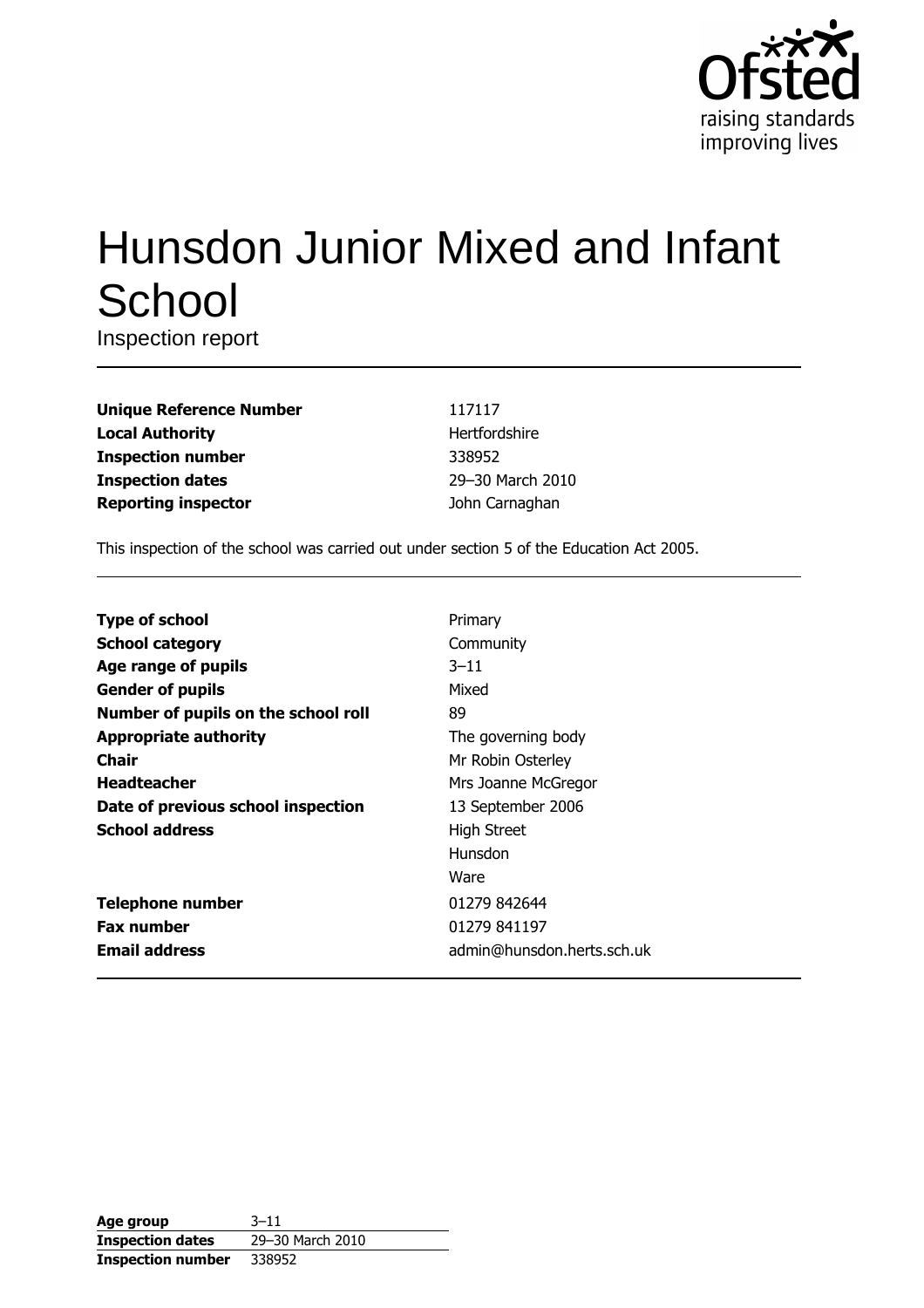The Office for Standards in Education, Children's Services and Skills (Ofsted) regulates and inspects to achieve excellence in the care of children and young people, and in education and skills for learners of all ages. It regulates and inspects childcare and children's social care, and inspects the Children and Family Court Advisory Support Service (Cafcass), schools, colleges, initial teacher training, work-based learning and skills training, adult and community learning, and education and training in prisons and other secure establishments. It rates council children's services, and inspects services for looked after children, safequarding and child protection.

Further copies of this report are obtainable from the school. Under the Education Act 2005, the school must provide a copy of this report free of charge to certain categories of people. A charge not exceeding the full cost of reproduction may be made for any other copies supplied.

If you would like a copy of this document in a different format, such as large print or Braille, please telephone 08456 404045, or email enquiries@ofsted.gov.uk.

You may copy all or parts of this document for non-commercial educational purposes, as long as you give details of the source and date of publication and do not alter the documentation in any way.

Royal Exchange Buildings St Ann's Square Manchester M2 7LA T: 08456 404045 Textphone: 0161 618 8524 E: enquiries@ofsted.gov.uk W: www.ofsted.gov.uk © Crown copyright 2010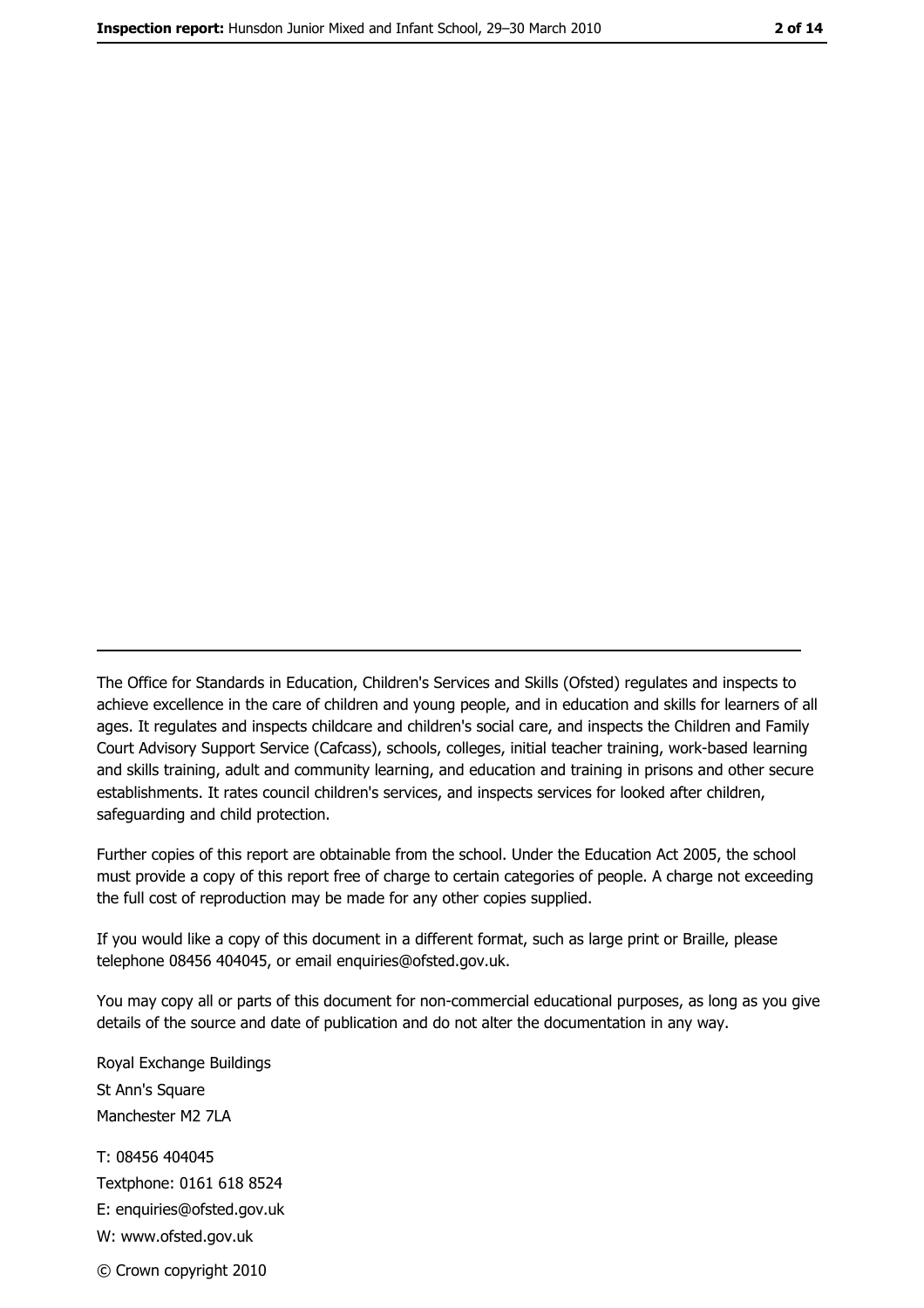# **Introduction**

This inspection was carried out by two additional inspectors. They saw eight lessons and four teachers and held meetings with governors, staff and pupils. They observed the school's work and looked at the school's assessments, policies and records, including 54 parental questionnaires.

The inspection team reviewed many aspects of the school's work. It looked in detail at the following:

recent evidence of the strength of current pupils' progress,

- how well the school promotes community cohesion internationally,  $\blacksquare$
- whether target setting gives pupils clear and unambiguous information on their next  $\blacksquare$ steps in learning.

# **Information about the school**

Hunsdon Junior Mixed and Infant School is much smaller than average. Almost all pupils are White British and all speak English as their first language. The proportion of pupils with special educational needs and/or disabilities is below average, the largest group of these pupils has moderate learning difficulties.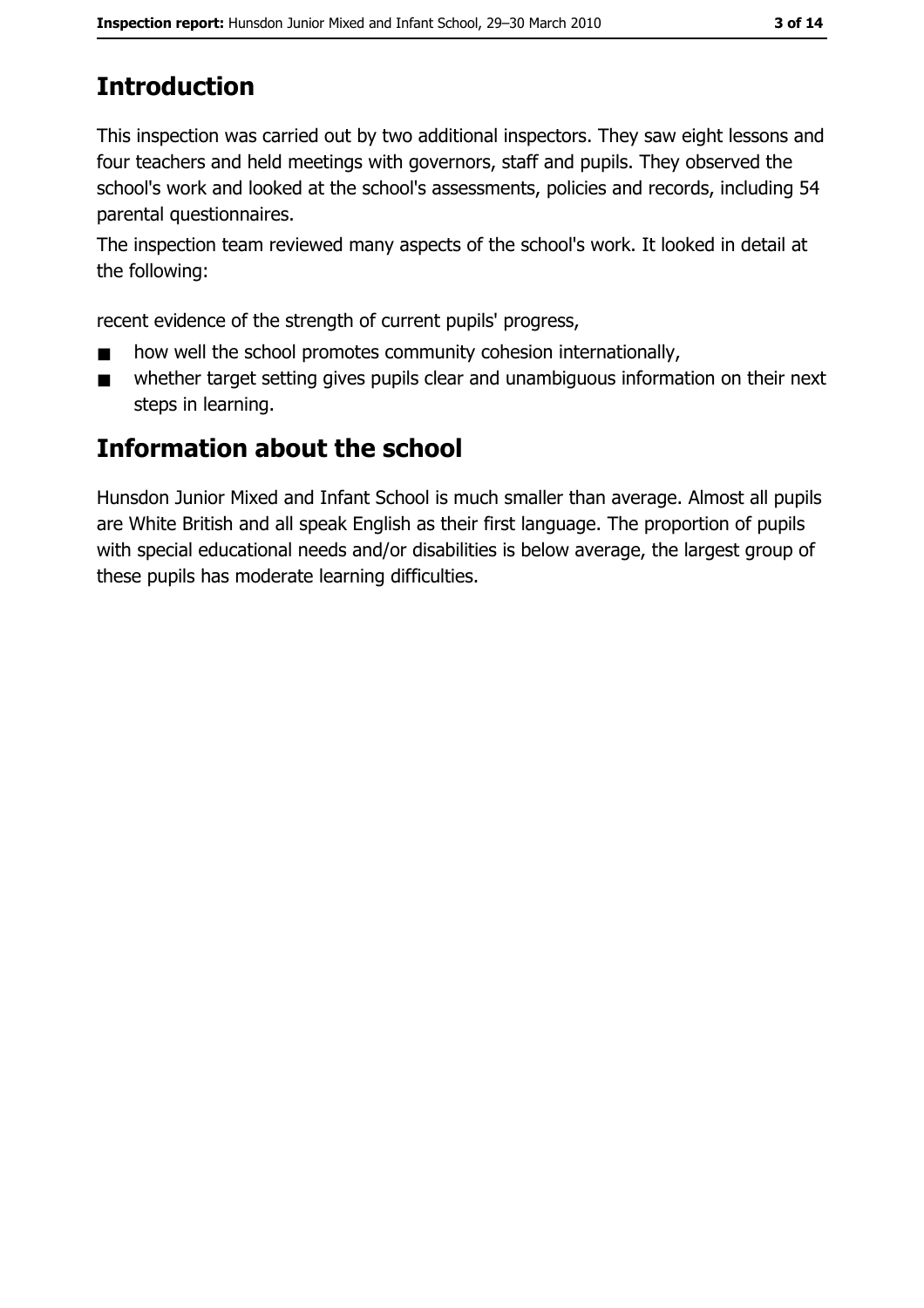# **Inspection judgements**

# Overall effectiveness: how good is the school?

### The school's capacity for sustained improvement

# **Main findings**

Hunsdon Junior Mixed and Infant School provides a good education. It does most things very well and has a number of outstanding features. Chief amongst these is the excellent care it gives to all pupils and consistently powerful support for those who experience learning and personal difficulties. Pupils react very well to the school's positive ethos. Their behaviour is outstanding and they display excellent independence and co-operation from an early age.

Children enter the Early Years Foundation Stage with the expected levels of skills and aptitudes. They receive very good preparation for their subsequent education and make good progress, particularly in personal development, creative development and communications, language and literacy. Consistently effective teaching ensures that pupils continue their good progress across the school and they leave Year 6 with above average standards. Their achievement, including for pupils with moderate learning difficulties, is good.

Pupils, parents and carers think very highly of their school. Pupils delight in the friendly atmosphere and appreciate the lively teaching. One boy, typical of many, said, Teachers make things fun so we don't fall as leep. Open channels of communication with parents are most effective. Parents' comments emphasise the high quality care provided, one saying, 'Hunsdon has nurtured my children. All staff are fair and show a great understanding of the children and families they deal with."

The good curriculum is enlivened by numerous interesting visitors, trips to places of interest and special events, like the Lowry day seen during the inspection. The arts play a big part in school life and are much enjoyed. The school has good associations with the local community but is at an early stage of developing links with contrasting areas further afield. Lessons are lively, pacy and focus well on learning. Teachers relate very well to all pupils, calming those who may be too demanding and encouraging the quieter ones. This promotes good learning as well as developing in pupils a strong, balanced sense of their own worth. Marking is usually good but pupils are not always clear about exactly where they need to improve.

The headteacher and her staff work closely together to provide pupils with strong support and high quality education. There is a good capacity for sustained improvement. Self-evaluation is realistic, providing staff and governors with a clear picture of the school and this has led to the implementation of realistic, achievable plans for the future. Confident leadership and the shared drive for improvement has meant that the school has comprehensively addressed areas of concern raised in the previous inspection, most significantly that of inconsistent teaching.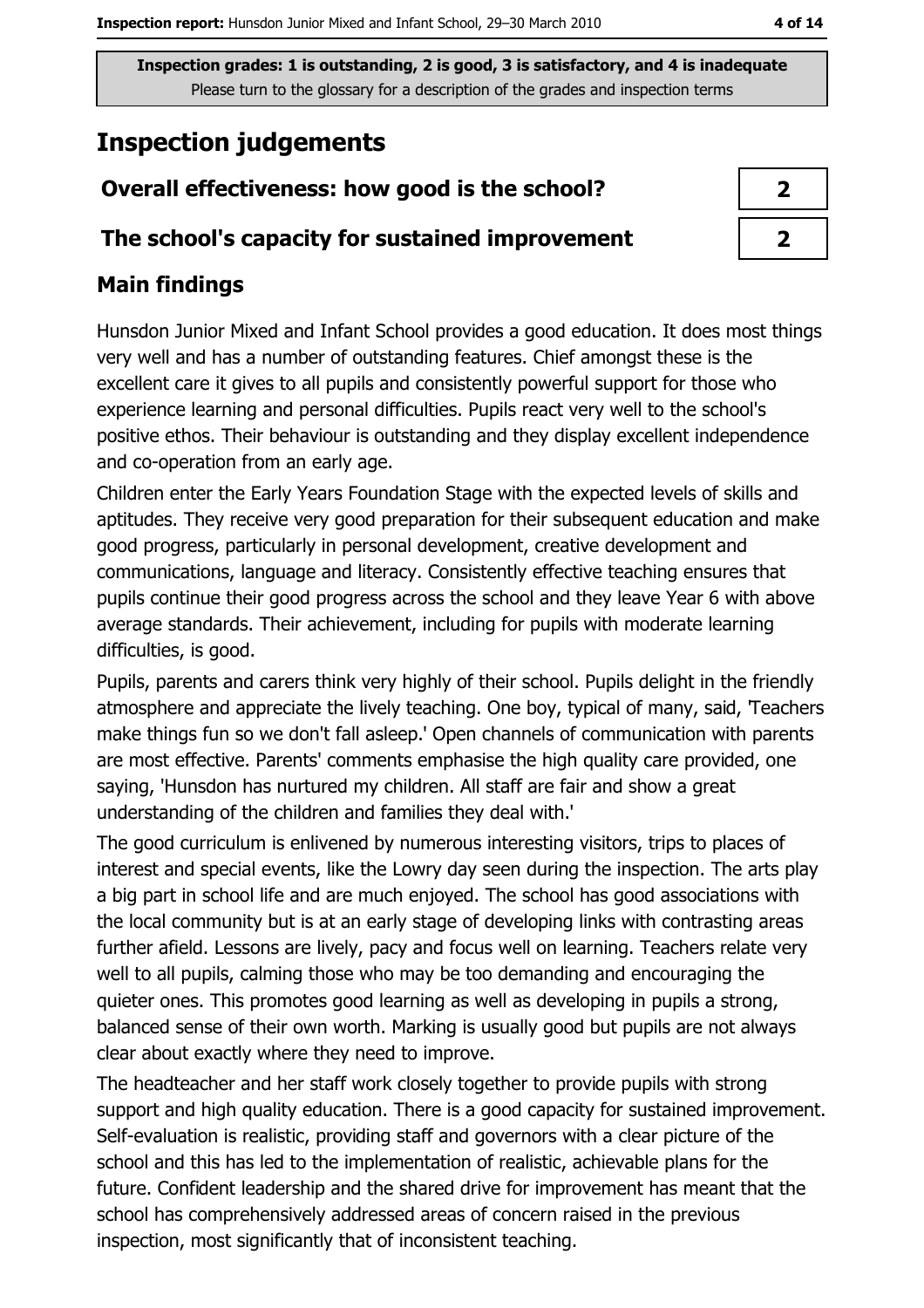## What does the school need to do to improve further?

- By October 2010, develop its work on community cohesion by introducing links with  $\blacksquare$ schools in contrasting parts of the United Kingdom and the world.
	- By September 2010, provide pupils with clear, simple regularly updated targets for improvement.

## **Outcomes for individuals and groups of pupils**

Pupils start Year 1 with standards a little higher than those normally seen for their age. Their positive experiences in the Early Years Foundation Stage mean they enter the main school well prepared to move forwards. Consistently good teaching and pupils' great receptiveness means that progress in lessons in both key stages is good. By the time pupils leave Year 6, their standards are above average with very little variation between subjects. Strong support for those facing difficulties means that for all pupils, including those with moderate learning difficulties, achievement is good.

There is a happy atmosphere in lessons and about the school. Pupils who have arrived during the school year are favourably impressed by the warm welcome they receive. Behaviour is outstanding, pupils show strong consideration for one another, the older ones acting as buddies for young children in the playground. They report that there is virtually no bullying. They feel extremely safe having been very well briefed about potential dangers in the wider world, including those on the internet.

Most pupils are very aware that plenty of exercise and a good diet are important pre-requisites for growing up healthily. Many participate keenly in the good range of sports clubs available. The school council is active and raises money for good causes like disaster emergencies and to fund the two Indian children that the school sponsors. The school council's ideas are carefully listened to and acted upon by staff and governors and the latter sometimes attend its meetings. Pupils contribute well to village events, such as through supporting the local church. They make good progress developing skills for the future in computers, mathematics and English as well as in personal areas such as responsibility and independence. Their attendance is above average.

Pupils develop a strong sense of morality and have a keen sense of socially responsible behaviour. They show a good awareness of spiritual issues and their understanding of the multi-cultural aspects of their country is satisfactory, but developing.

These are the grades for pupils' outcomes

 $\overline{2}$ 

The grades for attainment and attendance are: 1 is high; 2 is above average; 3 is broadly average; and 4 is low.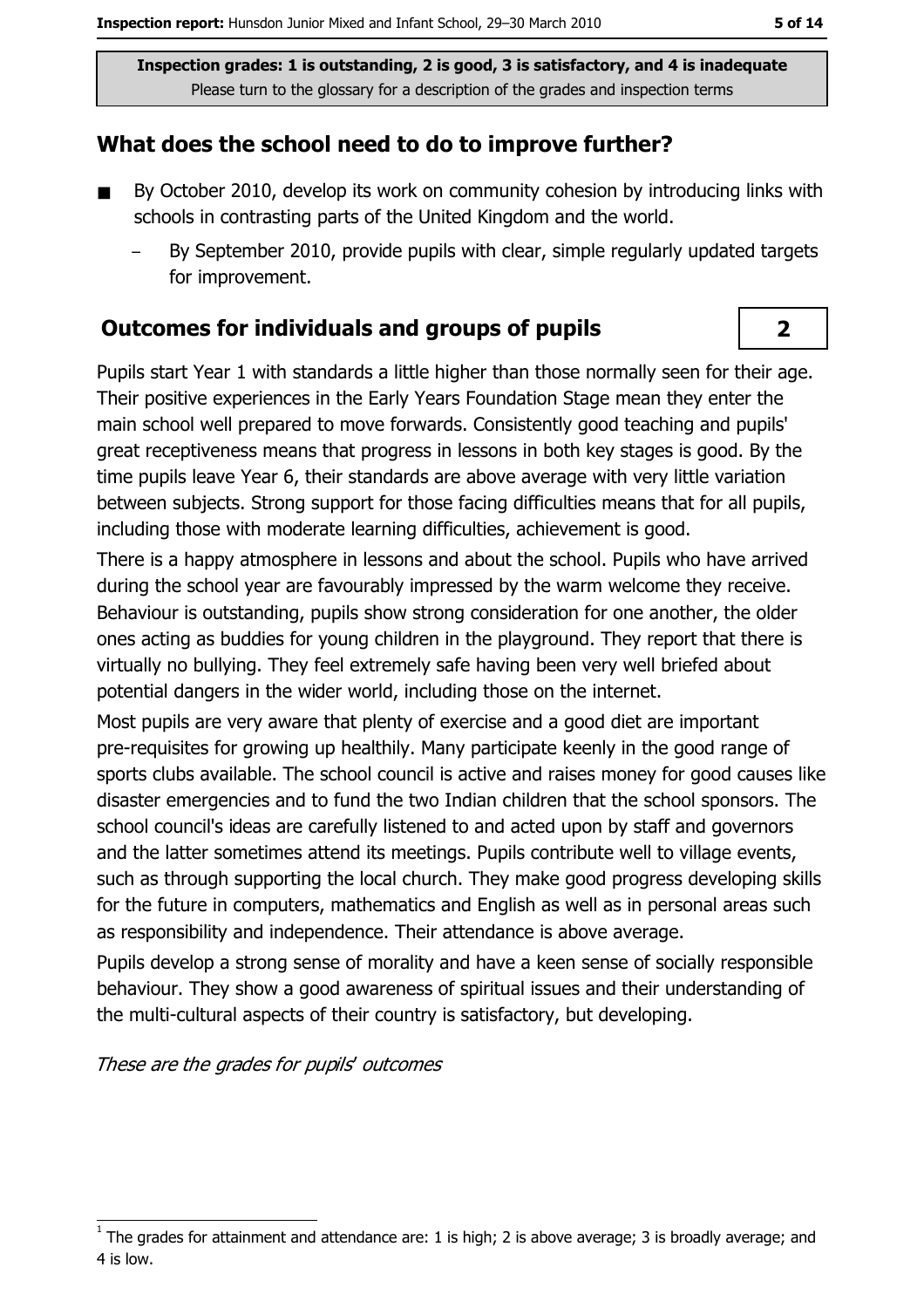| Pupils' achievement and the extent to which they enjoy their learning                                                     | $\overline{\mathbf{2}}$ |
|---------------------------------------------------------------------------------------------------------------------------|-------------------------|
| Taking into account:<br>Pupils' attainment <sup>1</sup>                                                                   | $\overline{2}$          |
| The quality of pupils' learning and their progress                                                                        | $\overline{2}$          |
| The quality of learning for pupils with special educational needs and/or<br>disabilities and their progress               | 2                       |
| The extent to which pupils feel safe                                                                                      | 1                       |
| <b>Pupils' behaviour</b>                                                                                                  | 1                       |
| The extent to which pupils adopt healthy lifestyles                                                                       | 1                       |
| The extent to which pupils contribute to the school and wider community                                                   | $\overline{\mathbf{2}}$ |
| The extent to which pupils develop workplace and other skills that will<br>contribute to their future economic well-being | $\overline{\mathbf{2}}$ |
| Taking into account:<br>Pupils' attendance <sup>1</sup>                                                                   | $\overline{2}$          |
| The extent of pupils' spiritual, moral, social and cultural development                                                   | 2                       |

#### How effective is the provision?

A lively curriculum provides stimulating opportunities to learn, often breaking down subject barriers, such as during the 're-enactment' of the Great Exhibition of 1851 in the school hall as the culmination to a multi-faceted study of Victorian Britain. The arts play a significant part, evidenced by the numerous vibrant displays of pupils' high quality paintings that brighten the school's classrooms and corridors.

The school works very successfully to overcome the possible limitations of its size and village setting. Visitors, from working journalists to African musicians and the Royal Society for the Protection of Birds, add spice and variety to learning experiences. Many pupils participate in local festivals, particularly in dance, which is a strength. Numerous trips, including a residential one, broaden pupils' horizons. The range of clubs and societies is popular and offers splendid opportunities for varied forms of exercise.

Effective monitoring and high expectations set by school leaders mean that teaching is consistently good. Some lessons are outstanding. Classrooms are lively, enjoyable places to be, where learning is fun and progress tangible. Pupils participate keenly in learning, showing great readiness to work in friendly collaboration with their teachers and fellow learners. From an early age pupils act responsibly, showing great independence and tremendous enjoyment, whether working alone, in pairs or in teams. Their good sense and unflappability means that lessons are very rarely interrupted by untoward behaviour.

Teachers know pupil's needs and personalities very well. They use this information to help plan interesting lessons that are adapted to challenge and support all abilities. They have good subject knowledge and their confidence 'rubs off' on pupils who are always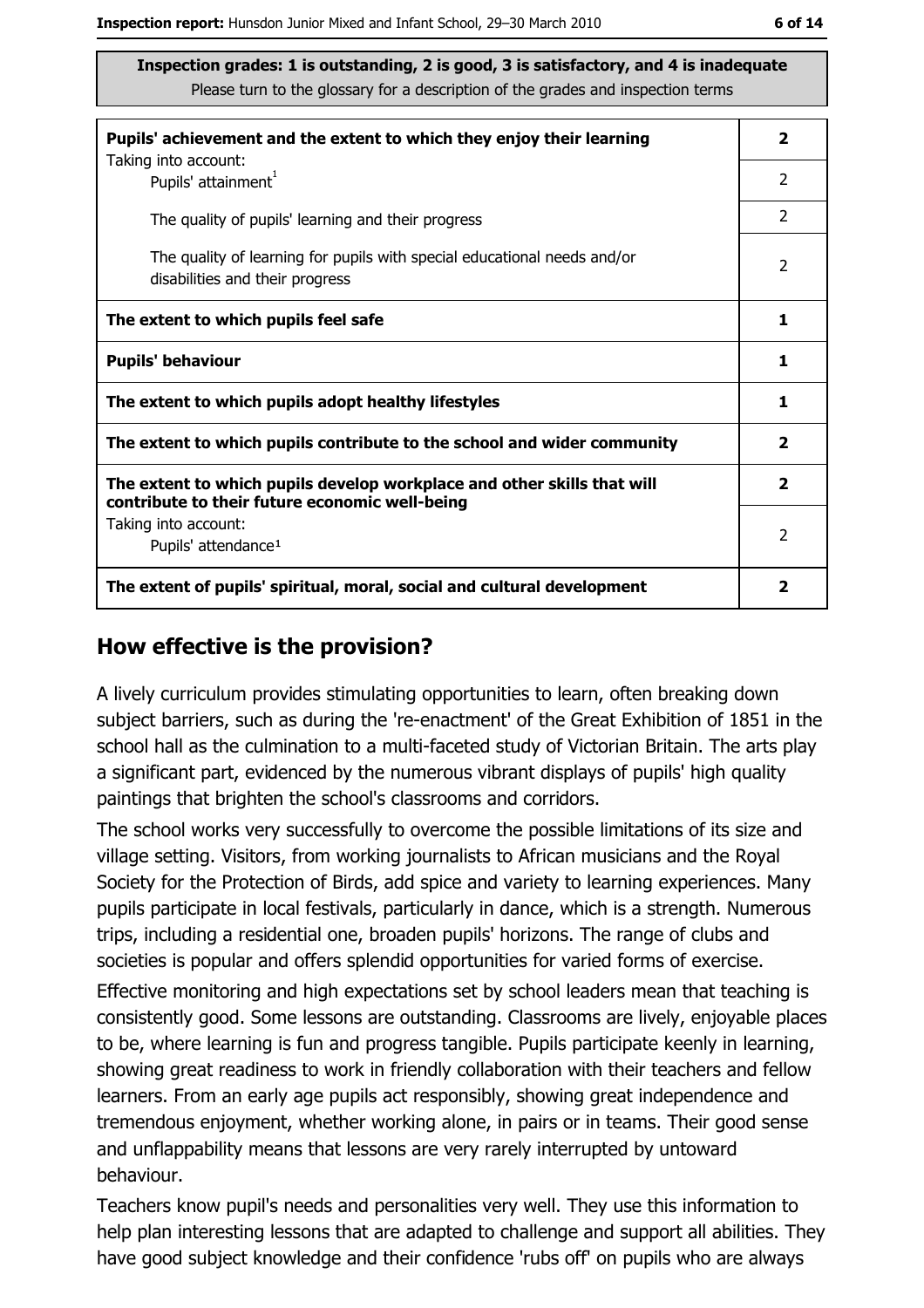keen to have a go. Perceptive guestioning enables staff to monitor how well pupils are learning. Good assessment provides clear messages about pupils' progress. This information is used well to provide very effective interventions, largely from capable teaching assistants. Marking is usually good, giving clear advice where improvements can be made. Target setting is less sharp, so that while pupils may know their test levels, some are not fully aware of the next steps in learning.

Closely targeted support for pupils helps them to make the most of opportunities offered by the school. Staff knowledge of pupils ensures they pay close attention to all aspects of care and guidance, working collaboratively with families when required. Numerous pupils, including a number who join the school at other than the usual time, have been sympathetically helped to overcome barriers to their learning and personal development. The school judiciously uses advice and support available from outside agencies, such as specialists in speech and language therapy.

These are the grades for the quality of provision

| The quality of teaching                                                                                    |  |
|------------------------------------------------------------------------------------------------------------|--|
| Taking into account:<br>The use of assessment to support learning                                          |  |
| The extent to which the curriculum meets pupils' needs, including, where<br>relevant, through partnerships |  |
| The effectiveness of care, guidance and support                                                            |  |

# How effective are leadership and management?

The headteacher works in close, amicable collaboration with all staff to ensure pupils receive high quality education and care. She leads the monitoring of the school and, working in partnership with others, has developed a very clear picture of the school's strengths and weaknesses. This has improved outcomes for pupils, for example, more consistently effective teaching has promoted good progress across the school. Good monitoring also means that planning for the future is well rooted in reality. Assessment is very thorough, enabling the school to set challenging but realistic targets to promote higher standards. Effective assessment also provides early indications of where pupils may be falling behind and consequent interventions, whether short-term or long, are of high quality. The school's inclusive approach provides equal opportunity for all pupils and ensures there is no discrimination.

The school knows parents and carers very well. Close relationships ensure very good communication to and from home and parents report they are well informed about all aspects of school life. Outstanding links with parents and carers enable pupils to settle well when they enter the school and eases their worries when it is time to move on to secondary education.

The governing body has an excellent grasp of the school because governors regularly visit and monitor its activities. Their depth of understanding enables them to vigorously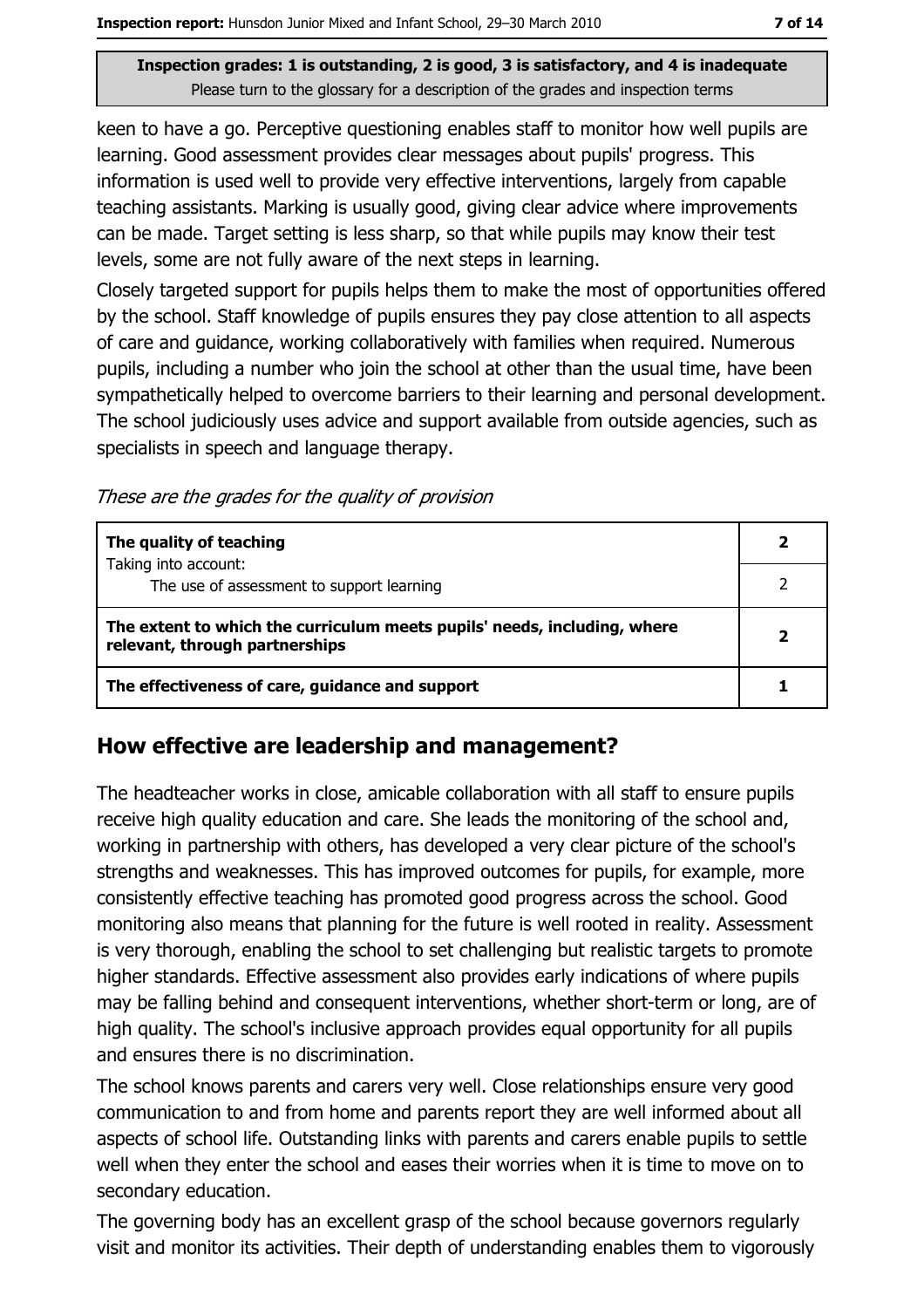challenge the school. Their rigorous approach also extends to their safeguarding responsibilities. Safeguarding procedures and practices are excellent, all policies are up-to-date and any issues that arise are sensitively dealt with. The school puts safeguarding at the heart of what it does and takes all reasonable measures to ensure the health and safety of pupils.

The school recently reviewed its contribution to promoting community cohesion. The audit confirms the school has a good understanding of its setting and indicates strengths of current provision, which largely lie in its local connections. The school is developing links with schools in contrasting localities in this country and further afield.

These are the grades for leadership and management

| The effectiveness of leadership and management in embedding ambition and<br>driving improvement                                                                     | 2                        |
|---------------------------------------------------------------------------------------------------------------------------------------------------------------------|--------------------------|
| Taking into account:<br>The leadership and management of teaching and learning                                                                                      | $\overline{\phantom{a}}$ |
| The effectiveness of the governing body in challenging and supporting the<br>school so that weaknesses are tackled decisively and statutory responsibilities<br>met | 1                        |
| The effectiveness of the school's engagement with parents and carers                                                                                                | 1                        |
| The effectiveness of partnerships in promoting learning and well-being                                                                                              | $\overline{\mathbf{2}}$  |
| The effectiveness with which the school promotes equality of opportunity and<br>tackles discrimination                                                              |                          |
| The effectiveness of safeguarding procedures                                                                                                                        | 1                        |
| The effectiveness with which the school promotes community cohesion                                                                                                 | 3                        |
| The effectiveness with which the school deploys resources to achieve<br>value for money                                                                             | 2                        |

## **Early Years Foundation Stage**

Children benefit from a variety of well-planned, interesting experiences and, in consequence, make good progress. Close liaison with the on-site pre-school group enables staff to get to know each child as she or he transfers into the school. Constructive relationships with parents ensure children quickly settle into this nurturing environment. Good teaching strikes the correct balance between teacher-led and child-initiated activities and children quickly learn how to sit and listen on the carpet when required and to choose their own activities independently, working and playing happily with their friends. There are plenty of interesting opportunities to learn out of doors in safe play areas, such as when the youngest children enthusiastically dashed away to organise an Easter egg hunt for their friends. Children clearly enjoy their experiences and their excellent behaviour and positive attitudes testify to this.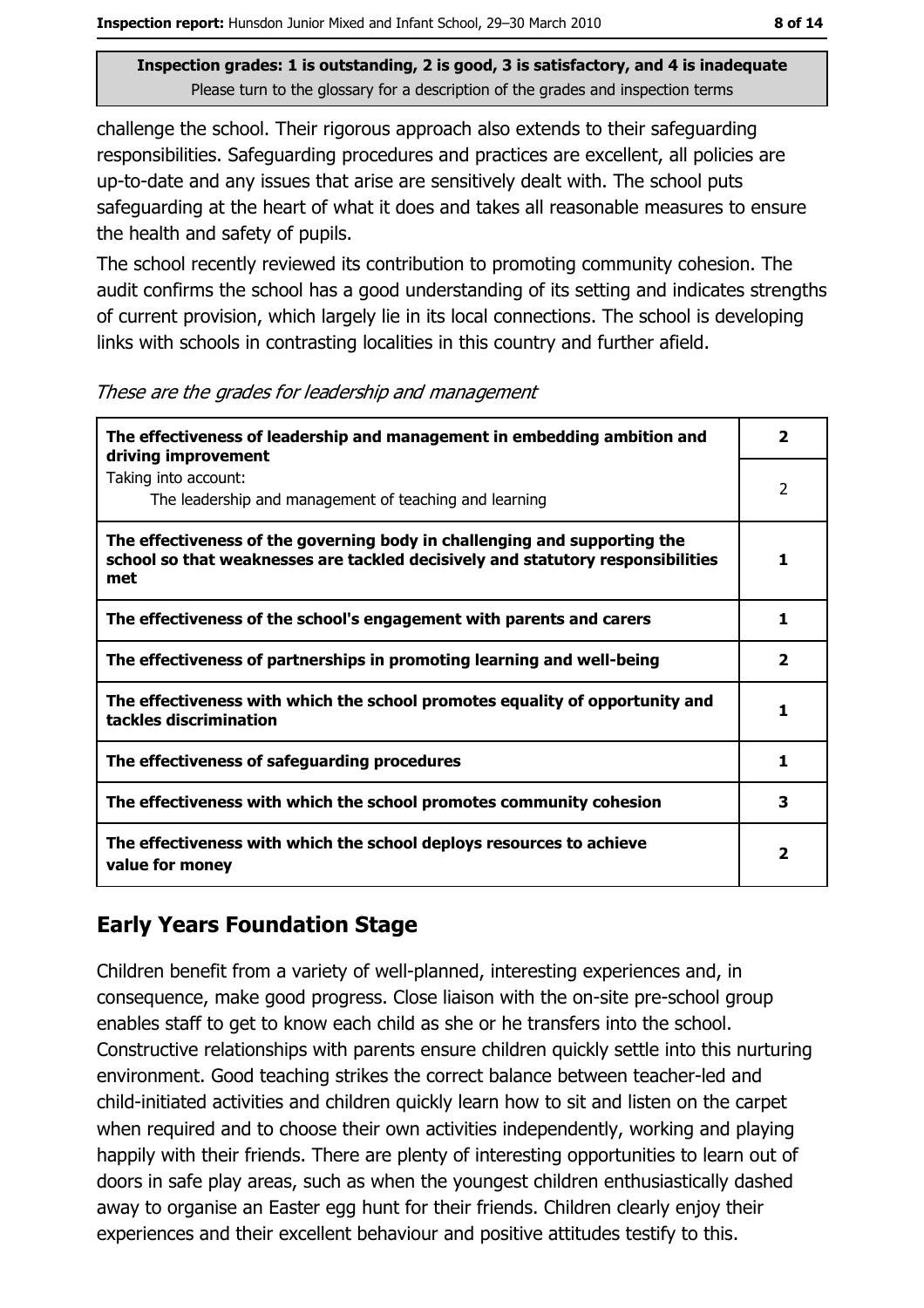Children's progress is very effectively tracked and recorded. The quality of these checks enables adjustments to be made to each child's curriculum to address areas of potential concern. The strong provision and close collaboration between staff ensures good achievement in the Early Years Foundation Stage and many children leave with above expected standards.

The leadership of the Early Years Foundation Stage is confident and well-informed. Adults work harmoniously with a common sense of purpose. Self-evaluation is an element of everyday life and helps to maintain good provision.

These are the grades for the Early Years Foundation Stage

| <b>Overall effectiveness of the Early Years Foundation Stage</b>                             | 2 |
|----------------------------------------------------------------------------------------------|---|
| Taking into account:<br>Outcomes for children in the Early Years Foundation Stage            |   |
| The quality of provision in the Early Years Foundation Stage                                 |   |
| The effectiveness of leadership and management of the Early Years<br><b>Foundation Stage</b> | 2 |

## **Views of parents and carers**

The majority of parents returned the Ofsted questionnaires. Almost all were completely favourable in their responses. All were happy with their child's experiences and thought teaching and learning were good. A few parents expressed concerns over behaviour and progress but the inspection found no evidence to substantiate these views.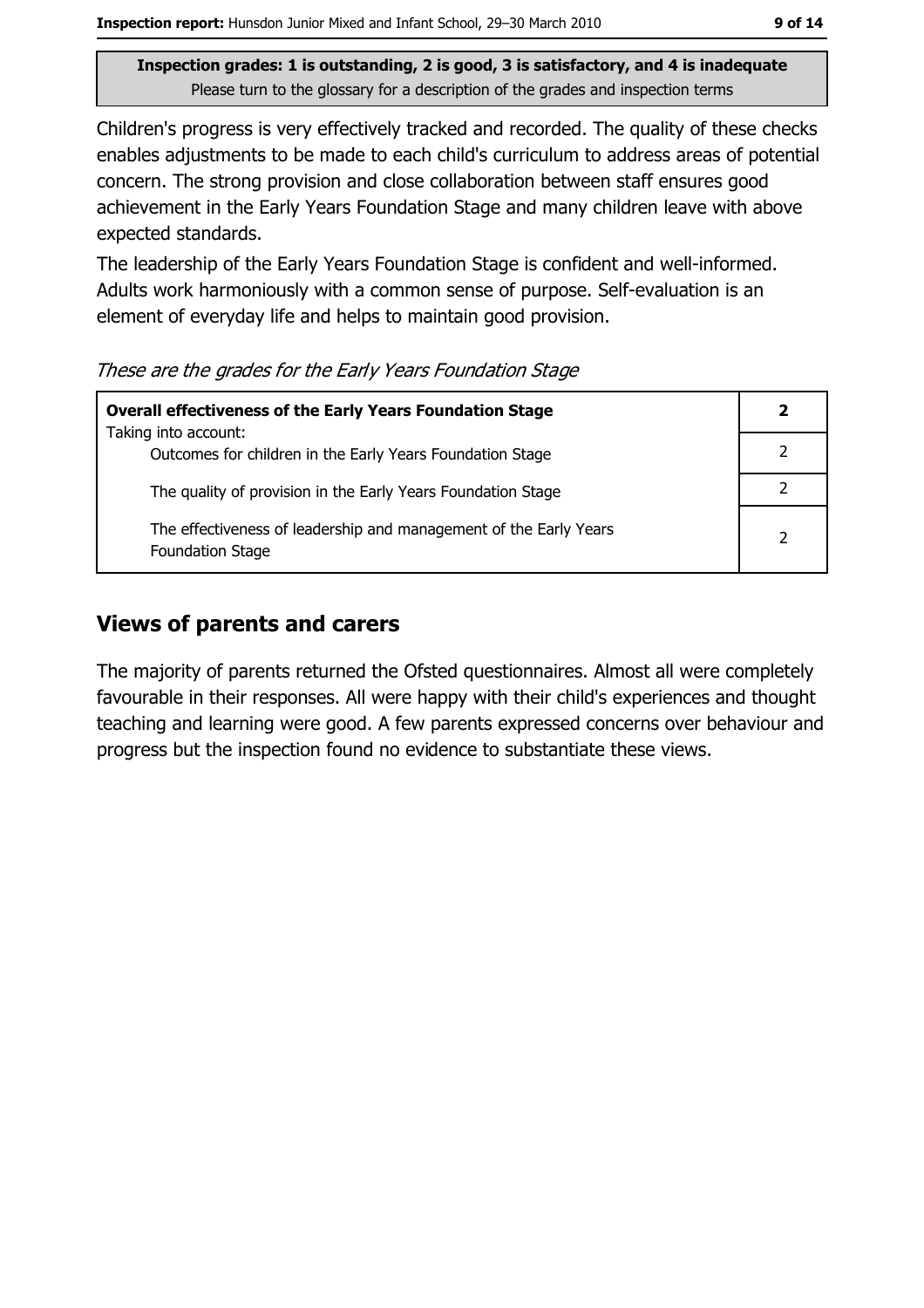#### Responses from parents and carers to Ofsted's questionnaire

Ofsted invited all the registered parents and carers of pupils registered at Hunsdon Junior Mixed and Infant School to complete a questionnaire about their views of the school.

In the questionnaire, parents and carers were asked to record how strongly they agreed with 13 statements about the school. The inspection team received 54 completed questionnaires by the end of the on-site inspection. In total, there are 89 pupils registered at the school.

| <b>Statements</b>                                                                                                                                                                                                                                       | <b>Strongly</b><br><b>Agree</b> |               | <b>Agree</b> |                |                | <b>Disagree</b> |              | <b>Strongly</b><br>disagree |  |
|---------------------------------------------------------------------------------------------------------------------------------------------------------------------------------------------------------------------------------------------------------|---------------------------------|---------------|--------------|----------------|----------------|-----------------|--------------|-----------------------------|--|
|                                                                                                                                                                                                                                                         | <b>Total</b>                    | $\frac{1}{2}$ | <b>Total</b> | $\frac{0}{0}$  | <b>Total</b>   | $\frac{0}{0}$   | <b>Total</b> | $\frac{0}{0}$               |  |
| My child enjoys school                                                                                                                                                                                                                                  | 45                              | 83            | 8            | 15             | $\mathbf 0$    | 0               | 1            | $\overline{2}$              |  |
| The school keeps my child<br>safe                                                                                                                                                                                                                       | 49                              | 91            | 4            | $\overline{7}$ | $\mathbf 0$    | 0               | 0            | $\mathbf 0$                 |  |
| The school informs me<br>about my child's progress                                                                                                                                                                                                      | 39                              | 72            | 15           | 28             | 0              | 0               | 0            | 0                           |  |
| My child is making enough<br>progress at this school                                                                                                                                                                                                    | 42                              | 78            | 10           | 19             | $\overline{2}$ | 4               | 0            | $\mathbf 0$                 |  |
| The teaching is good at this<br>school                                                                                                                                                                                                                  | 48                              | 89            | 5            | 9              | 0              | 0               | 0            | $\mathbf 0$                 |  |
| The school helps me to<br>support my child's learning                                                                                                                                                                                                   | 39                              | 72            | 15           | 28             | 0              | 0               | 0            | $\mathbf 0$                 |  |
| The school helps my child to<br>have a healthy lifestyle                                                                                                                                                                                                | 41                              | 76            | 12           | 22             | $\mathbf 0$    | 0               | 0            | $\mathbf 0$                 |  |
| The school makes sure that<br>my child is well prepared for<br>the future (for example<br>changing year group,<br>changing school, and for<br>children who are finishing<br>school, entering further or<br>higher education, or<br>entering employment) | 39                              | 72            | 14           | 26             | $\mathbf 0$    | 0               | 0            | $\mathbf 0$                 |  |
| The school meets my child's<br>particular needs                                                                                                                                                                                                         | 40                              | 74            | 12           | 22             | $\mathbf{1}$   | $\overline{2}$  | 0            | $\boldsymbol{0}$            |  |
| The school deals effectively<br>with unacceptable behaviour                                                                                                                                                                                             | 37                              | 69            | 14           | 26             | $\overline{2}$ | 4               | 0            | 0                           |  |
| The school takes account of<br>my suggestions and<br>concerns                                                                                                                                                                                           | 35                              | 65            | 16           | 30             | $\mathbf 0$    | 0               | $\mathbf 0$  | $\mathbf 0$                 |  |
| The school is led and<br>managed effectively                                                                                                                                                                                                            | 46                              | 85            | 8            | 15             | $\mathbf 0$    | 0               | 0            | $\mathbf 0$                 |  |
| Overall, I am happy with my<br>child's experience at this<br>school                                                                                                                                                                                     | 46                              | 85            | 7            | 13             | $\bf{0}$       | 0               | 0            | 0                           |  |

The table above summarises the responses that parents and carers made to each statement. The percentages indicate the proportion of parents and carers giving that response out of the total number of completed questionnaires. Where one or more parents and carers chose not to answer a particular question, the percentages will not add up to 100%.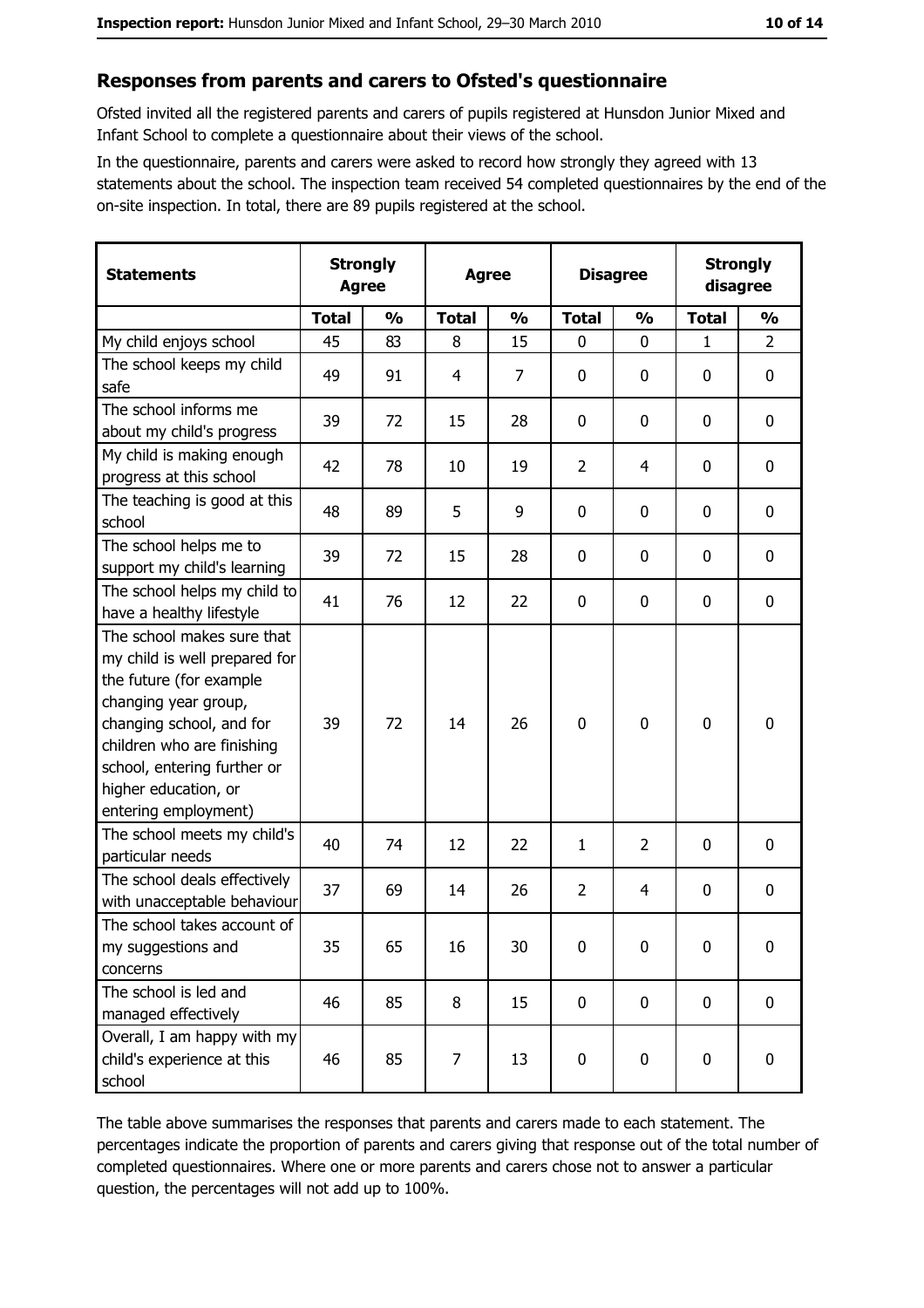# Glossary

| <b>Grade</b> | <b>Judgement</b> | <b>Description</b>                                                                                                                                                                                                               |
|--------------|------------------|----------------------------------------------------------------------------------------------------------------------------------------------------------------------------------------------------------------------------------|
| Grade 1      | Outstanding      | These features are highly effective. An oustanding<br>school provides exceptionally well for its pupils' needs.                                                                                                                  |
| Grade 2      | Good             | These are very positive features of a school. A school<br>that is good is serving its pupils well.                                                                                                                               |
| Grade 3      | Satisfactory     | These features are of reasonable quality. A satisfactory<br>school is providing adequately for its pupils.                                                                                                                       |
| Grade 4      | Inadequate       | These features are not of an acceptable standard. An<br>inadequate school needs to make significant<br>improvement in order to meet the needs of its pupils.<br>Ofsted inspectors will make further visits until it<br>improves. |

# What inspection judgements mean

## Overall effectiveness of schools inspected between September 2007 and July 2008

|                       | Overall effectiveness judgement (percentage of<br>schools) |      |                     |                   |
|-----------------------|------------------------------------------------------------|------|---------------------|-------------------|
| <b>Type of school</b> | Outstanding                                                | Good | <b>Satisfactory</b> | <b>Inadequate</b> |
| Nursery schools       | 39                                                         | 58   | 3                   | 0                 |
| Primary schools       | 13                                                         | 50   | 33                  | 4                 |
| Secondary schools     | 17                                                         | 40   | 34                  | 9                 |
| Sixth forms           | 18                                                         | 43   | 37                  | $\overline{2}$    |
| Special schools       | 26                                                         | 54   | 18                  | $\overline{2}$    |
| Pupil referral units  | 7                                                          | 55   | 30                  | 7                 |
| All schools           | 15                                                         | 49   | 32                  | 5                 |

New school inspection arrangements were introduced on 1 September 2009. This means that inspectors now make some additional judgements that were not made previously.

The data in the table above were reported in The Annual Report of Her Majesty's Chief Inspector of Education, Children's Services and Skills 2007/08.

Percentages are rounded and do not always add exactly to 100. Secondary school figures include those that have sixth forms, and sixth form figures include only the data specifically for sixth form inspection judgements.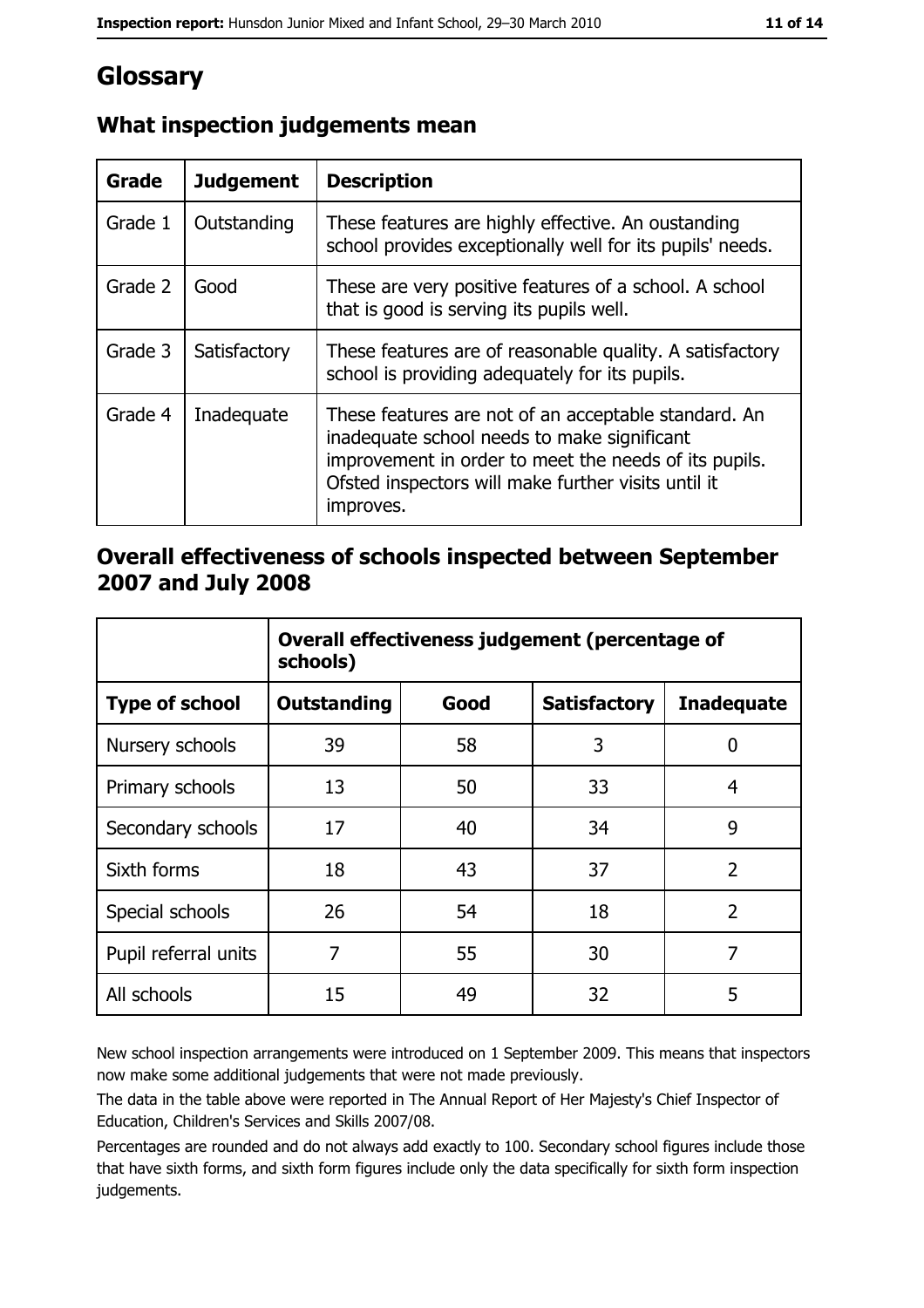# **Common terminology used by inspectors**

| Achievement:                  | the progress and success of a pupil in<br>their learning, development or training.                                                                                                                                                                                                                           |
|-------------------------------|--------------------------------------------------------------------------------------------------------------------------------------------------------------------------------------------------------------------------------------------------------------------------------------------------------------|
| Attainment:                   | the standard of the pupils' work shown by<br>test and examination results and in<br>lessons.                                                                                                                                                                                                                 |
| Capacity to improve:          | the proven ability of the school to<br>continue improving. Inspectors base this<br>judgement on what the school has<br>accomplished so far and on the quality of<br>its systems to maintain improvement.                                                                                                     |
| Leadership and management:    | the contribution of all the staff with<br>responsibilities, not just the headteacher,<br>to identifying priorities, directing and<br>motivating staff and running the school.                                                                                                                                |
| Learning:                     | how well pupils acquire knowledge,<br>develop their understanding, learn and<br>practise skills and are developing their<br>competence as learners.                                                                                                                                                          |
| <b>Overall effectiveness:</b> | inspectors form a judgement on a school's<br>overall effectiveness based on the findings<br>from their inspection of the school. The<br>following judgements, in particular,<br>influence what the overall effectiveness<br>judgement will be.                                                               |
|                               | The school's capacity for sustained<br>improvement.<br>Outcomes for individuals and groups<br>of pupils.<br>The quality of teaching.<br>The extent to which the curriculum<br>meets pupil's needs, including where<br>relevant, through partnerships.<br>The effectiveness of care, guidance<br>and support. |
| Progress:                     | the rate at which pupils are learning in<br>lessons and over longer periods of time. It<br>is often measured by comparing the<br>pupils' attainment at the end of a key<br>stage with their attainment when they<br>started.                                                                                 |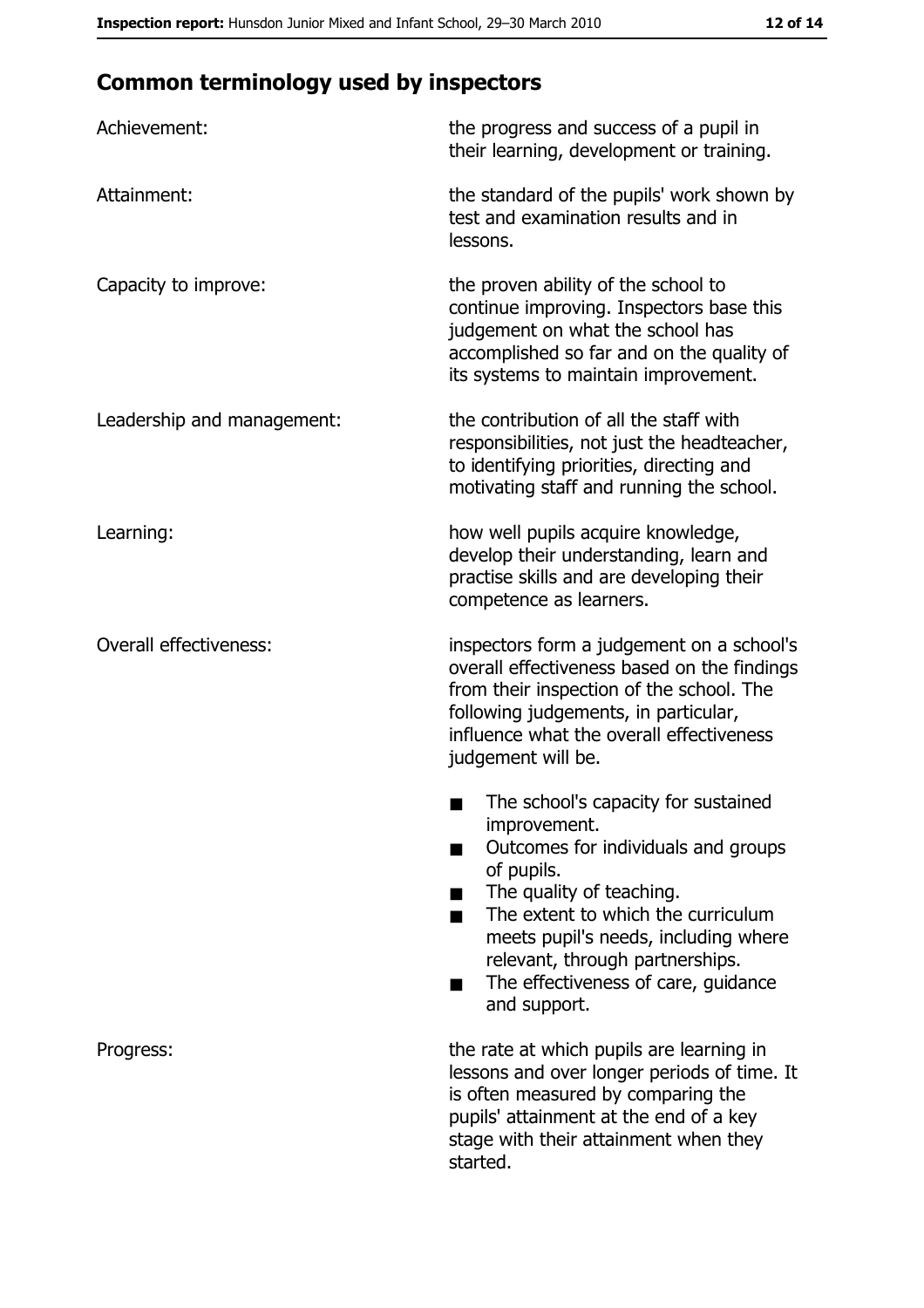This letter is provided for the school, parents and carers to share with their children. It describes Ofsted's main findings from the inspection of their school.



#### 31 March 2010

**Dear Pupils** 

Inspection of Hunsdon Junior Mixed and Infant School, Hunsdon, SG12 8NT

Thank you very much for the friendly welcome you gave to the inspectors when we recently visited your school. It was good to see how happy you are at Hunsdon. The inspectors think it is a good school and some elements are outstanding. The quality of care you are given is excellent and the inspectors were pleased that you feel so safe at school. We would like to congratulate you on your excellent behaviour, this really helps you to make good progress and your standards by the end of Year 6 are better than average.

You told us how much you enjoy lessons and we can see why! Teaching is good and lessons are lively and fun. The mixture of topics and subjects you study is also good. The headteacher and her team of dedicated staff work very well together to give you a good education. We have asked the school to improve two areas:

- there should be more links with schools in different parts of the country and abroad  $\blacksquare$
- targets should be simple, clear and regularly updated so that you know what needs  $\blacksquare$ improving next. If you are unsure about this you should ask your teachers.

Once again, thanks for all your help. It was great meeting you,

Yours sincerely

John Carnaghan

Lead inspector